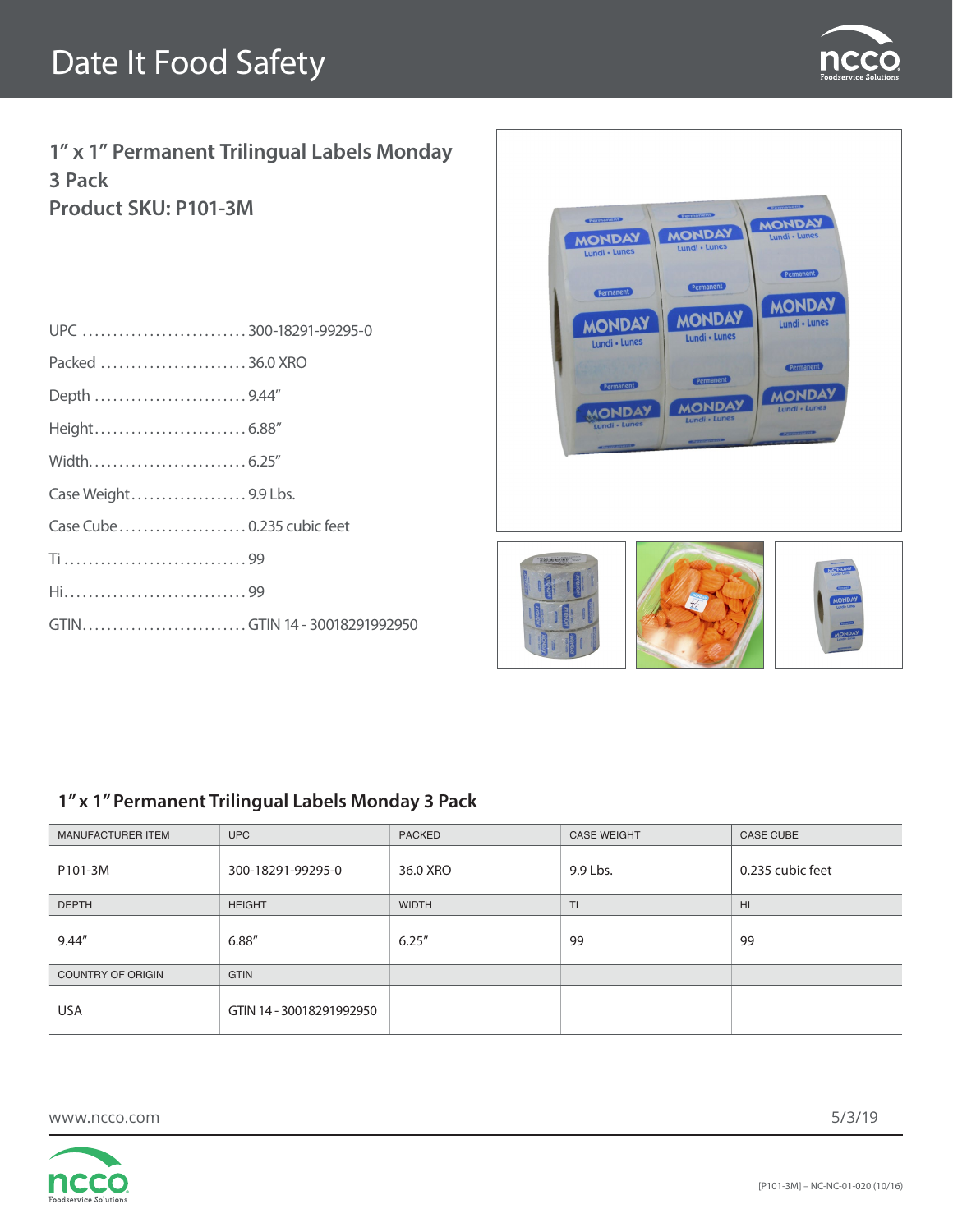

**1" x 1" Permanent Trilingual Labels Tuesday 3 Pack Product SKU: P102-3M**

| UPC 300-18291-99296-7        |  |
|------------------------------|--|
| Packed  36.0 XRO             |  |
| Depth 9.44"                  |  |
|                              |  |
|                              |  |
| Case Weight9.9 Lbs.          |  |
| Case Cube 0.235 cubic feet   |  |
|                              |  |
|                              |  |
| GTINGTIN 14 - 30018291992967 |  |
|                              |  |



#### **1" x 1" Permanent Trilingual Labels Tuesday 3 Pack**

| MANUFACTURER ITEM        | <b>UPC</b>               | <b>PACKED</b> | <b>CASE WEIGHT</b> | <b>CASE CUBE</b> |
|--------------------------|--------------------------|---------------|--------------------|------------------|
| P102-3M                  | 300-18291-99296-7        | 36.0 XRO      | 9.9 Lbs.           | 0.235 cubic feet |
| <b>DEPTH</b>             | <b>HEIGHT</b>            | <b>WIDTH</b>  | T <sub>1</sub>     | H <sub>II</sub>  |
| 9.44"                    | 6.88"                    | 6.25''        | 99                 | 99               |
| <b>COUNTRY OF ORIGIN</b> | <b>GTIN</b>              |               |                    |                  |
| <b>USA</b>               | GTIN 14 - 30018291992967 |               |                    |                  |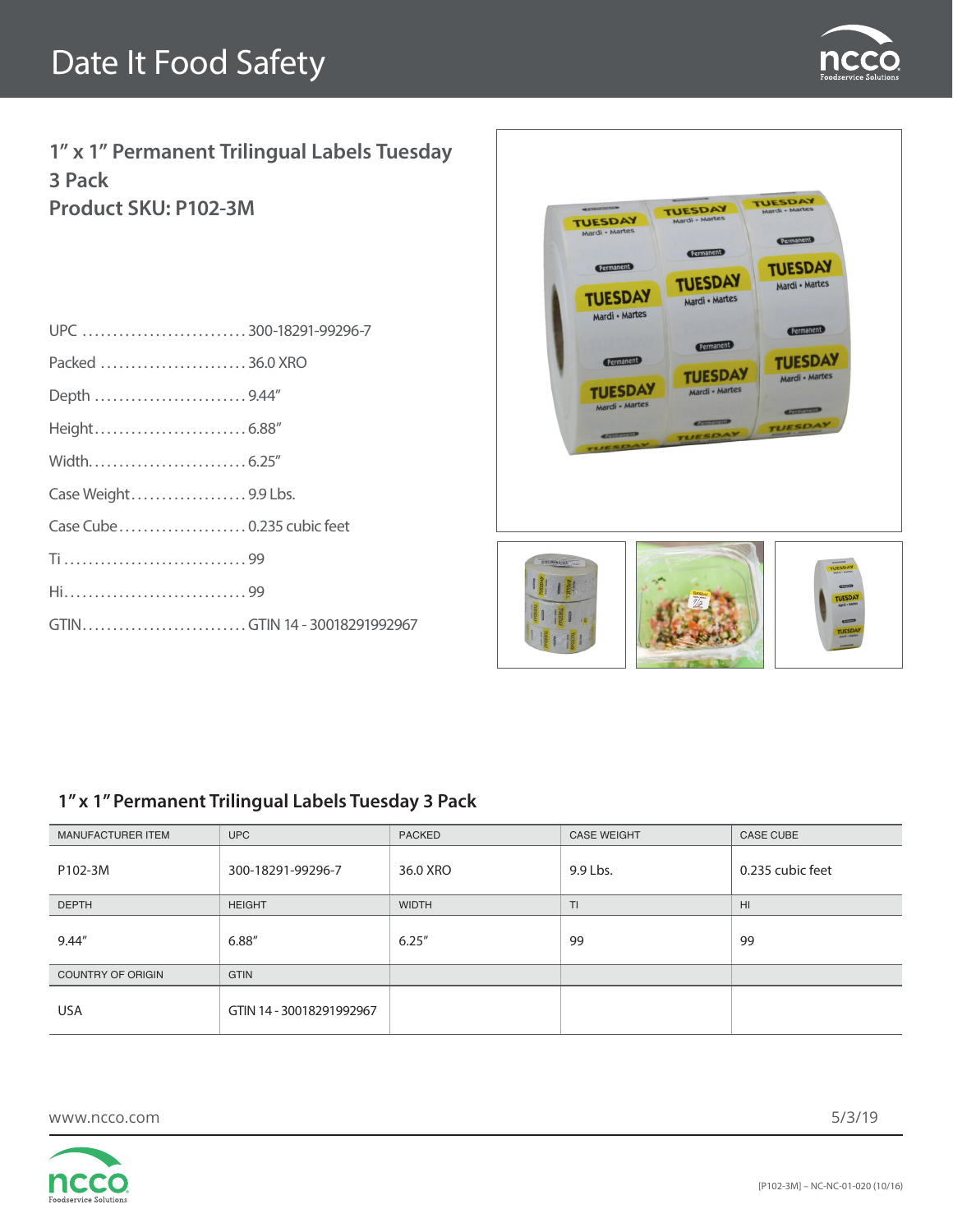

### **1" x 1" Permanent Trilingual Labels Wednesday 3 Pack Product SKU: P103-3M**

| UPC 300-18291-99297-4        |  |
|------------------------------|--|
| Packed 36.0 XRO              |  |
| Depth 9.44"                  |  |
|                              |  |
|                              |  |
| Case Weight9.9 Lbs.          |  |
| Case Cube  0.235 cubic feet  |  |
|                              |  |
|                              |  |
| GTINGTIN 14 - 30018291992974 |  |
|                              |  |



### **1" x 1" Permanent Trilingual Labels Wednesday 3 Pack**

| MANUFACTURER ITEM        | <b>UPC</b>               | <b>PACKED</b> | <b>CASE WEIGHT</b> | <b>CASE CUBE</b> |
|--------------------------|--------------------------|---------------|--------------------|------------------|
| P103-3M                  | 300-18291-99297-4        | 36.0 XRO      | 9.9 Lbs.           | 0.235 cubic feet |
| <b>DEPTH</b>             | <b>HEIGHT</b>            | <b>WIDTH</b>  | TI.                | H <sub>II</sub>  |
| 9.44''                   | 6.88"                    | 6.25''        | 99                 | 99               |
| <b>COUNTRY OF ORIGIN</b> | <b>GTIN</b>              |               |                    |                  |
| <b>USA</b>               | GTIN 14 - 30018291992974 |               |                    |                  |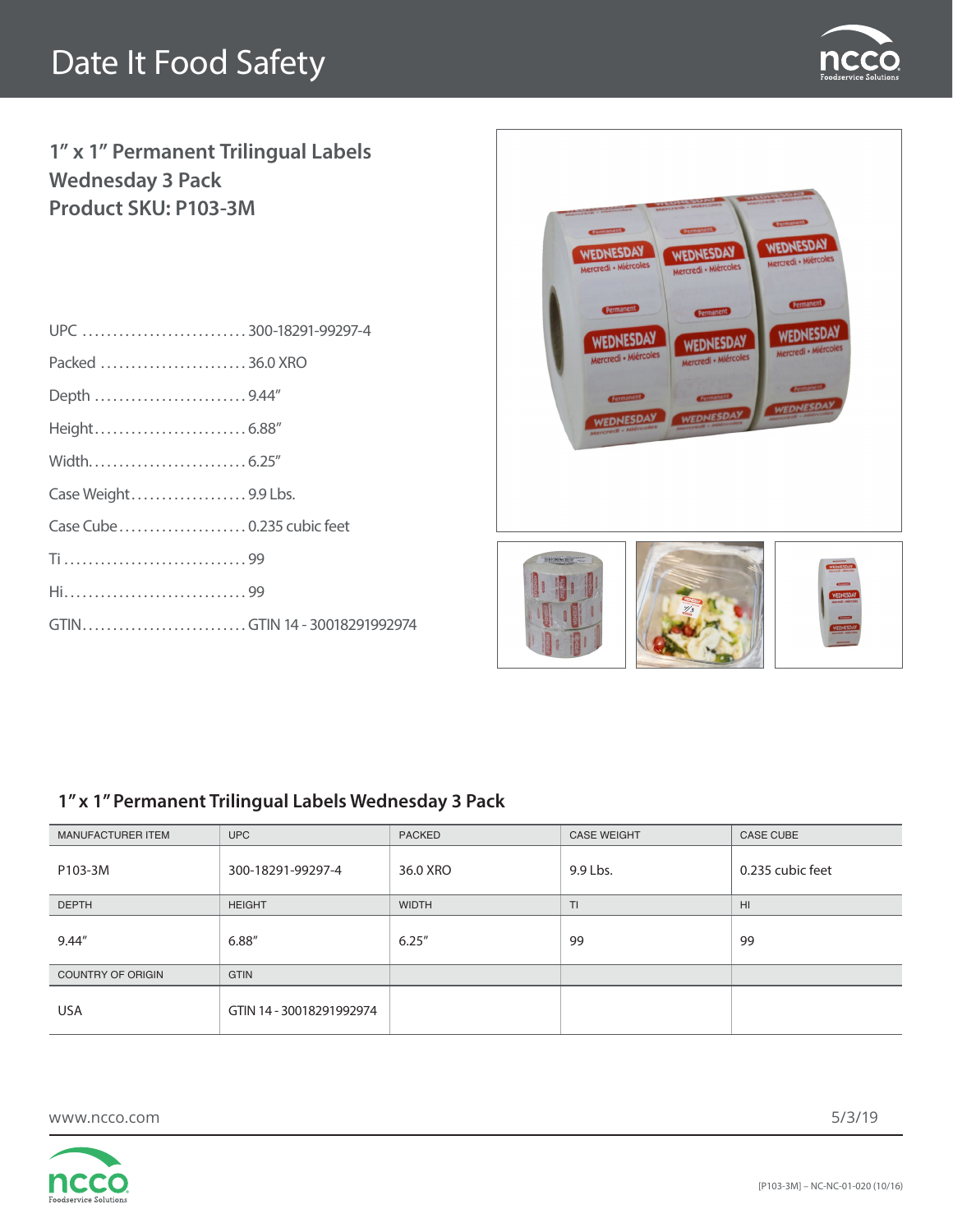

### **1" x 1" Permanent Trilingual Labels Thursday 3 Pack Product SKU: P104-3M**

| UPC 300-18291-99298-1        |  |
|------------------------------|--|
| Packed 36.0 XRO              |  |
| Depth 9.44"                  |  |
|                              |  |
|                              |  |
| Case Weight9.9 Lbs.          |  |
|                              |  |
|                              |  |
| Hi99                         |  |
| GTINGTIN 14 - 30018291992981 |  |
|                              |  |



### **1" x 1" Permanent Trilingual Labels Thursday 3 Pack**

| <b>MANUFACTURER ITEM</b> | <b>UPC</b>               | <b>PACKED</b> | <b>CASE WEIGHT</b> | <b>CASE CUBE</b> |
|--------------------------|--------------------------|---------------|--------------------|------------------|
| P104-3M                  | 300-18291-99298-1        | 36.0 XRO      | 9.9 Lbs.           | 0.235 cubic feet |
| <b>DEPTH</b>             | <b>HEIGHT</b>            | <b>WIDTH</b>  | T <sub>1</sub>     | H <sub>II</sub>  |
| 9.44''                   | 6.88"                    | 6.25''        | 99                 | 99               |
| <b>COUNTRY OF ORIGIN</b> | <b>GTIN</b>              |               |                    |                  |
| <b>USA</b>               | GTIN 14 - 30018291992981 |               |                    |                  |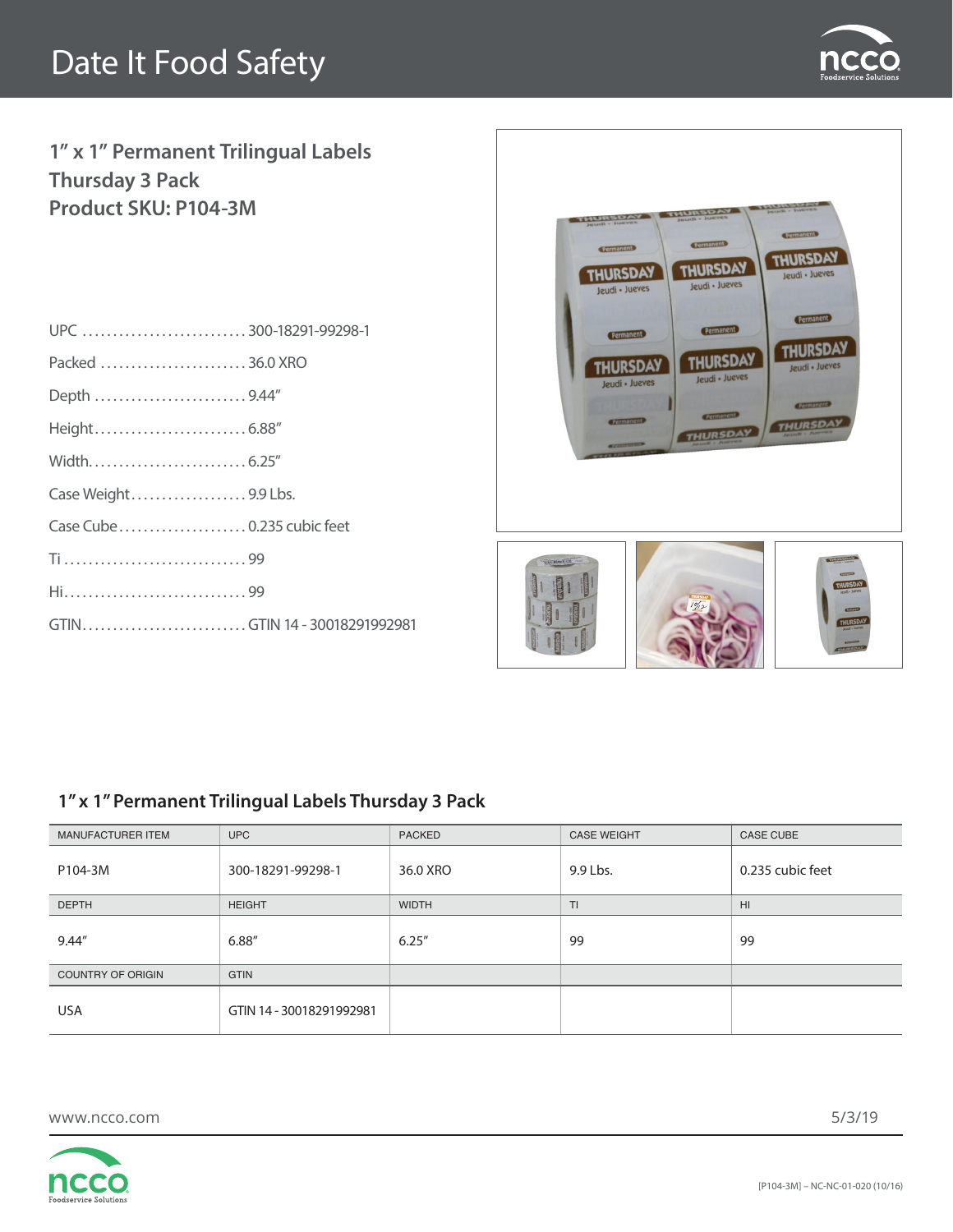

**1" x 1" Permanent Trilingual Labels Friday 3 Pack Product SKU: P105-3M**

| UPC 300-18291-99299-8        |  |
|------------------------------|--|
| Packed  36.0 XRO             |  |
| Depth 9.44"                  |  |
|                              |  |
|                              |  |
| Case Weight9.9 Lbs.          |  |
| Case Cube  0.235 cubic feet  |  |
|                              |  |
|                              |  |
| GTINGTIN 14 - 30018291992998 |  |
|                              |  |



### **1" x 1" Permanent Trilingual Labels Friday 3 Pack**

| MANUFACTURER ITEM        | <b>UPC</b>               | <b>PACKED</b> | <b>CASE WEIGHT</b> | <b>CASE CUBE</b> |
|--------------------------|--------------------------|---------------|--------------------|------------------|
| P105-3M                  | 300-18291-99299-8        | 36.0 XRO      | 9.9 Lbs.           | 0.235 cubic feet |
| <b>DEPTH</b>             | <b>HEIGHT</b>            | <b>WIDTH</b>  | T <sub>1</sub>     | H <sub>II</sub>  |
| 9.44"                    | 6.88"                    | 6.25''        | 99                 | 99               |
| <b>COUNTRY OF ORIGIN</b> | <b>GTIN</b>              |               |                    |                  |
| <b>USA</b>               | GTIN 14 - 30018291992998 |               |                    |                  |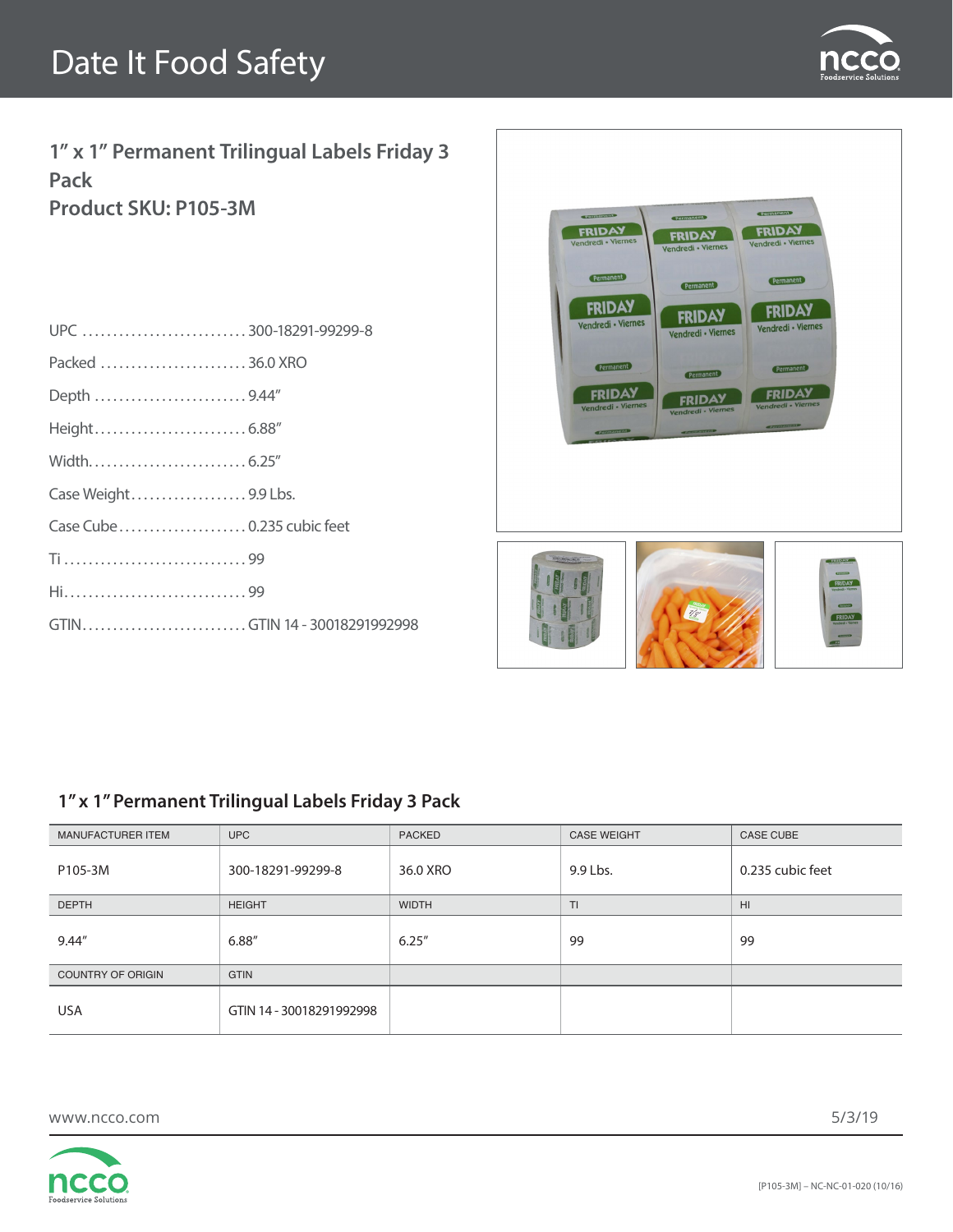

### **1" x 1" Permanent Trilingual Labels Saturday 3 Pack Product SKU: P106-3M**

| UPC 300-18291-99300-1        |  |
|------------------------------|--|
| Packed  36.0 XRO             |  |
| Depth 9.44"                  |  |
|                              |  |
|                              |  |
| Case Weight9.9 Lbs.          |  |
|                              |  |
|                              |  |
|                              |  |
| GTINGTIN 14 - 30018291993001 |  |
|                              |  |



### **1" x 1" Permanent Trilingual Labels Saturday 3 Pack**

| <b>MANUFACTURER ITEM</b> | <b>UPC</b>               | <b>PACKED</b> | <b>CASE WEIGHT</b> | <b>CASE CUBE</b> |
|--------------------------|--------------------------|---------------|--------------------|------------------|
|                          |                          |               |                    |                  |
| P106-3M                  | 300-18291-99300-1        | 36.0 XRO      | 9.9 Lbs.           | 0.235 cubic feet |
| <b>DEPTH</b>             | <b>HEIGHT</b>            | <b>WIDTH</b>  | T <sub>1</sub>     | H <sub>II</sub>  |
| 9.44''                   | 6.88"                    | 6.25''        | 99                 | 99               |
| <b>COUNTRY OF ORIGIN</b> | <b>GTIN</b>              |               |                    |                  |
| <b>USA</b>               | GTIN 14 - 30018291993001 |               |                    |                  |